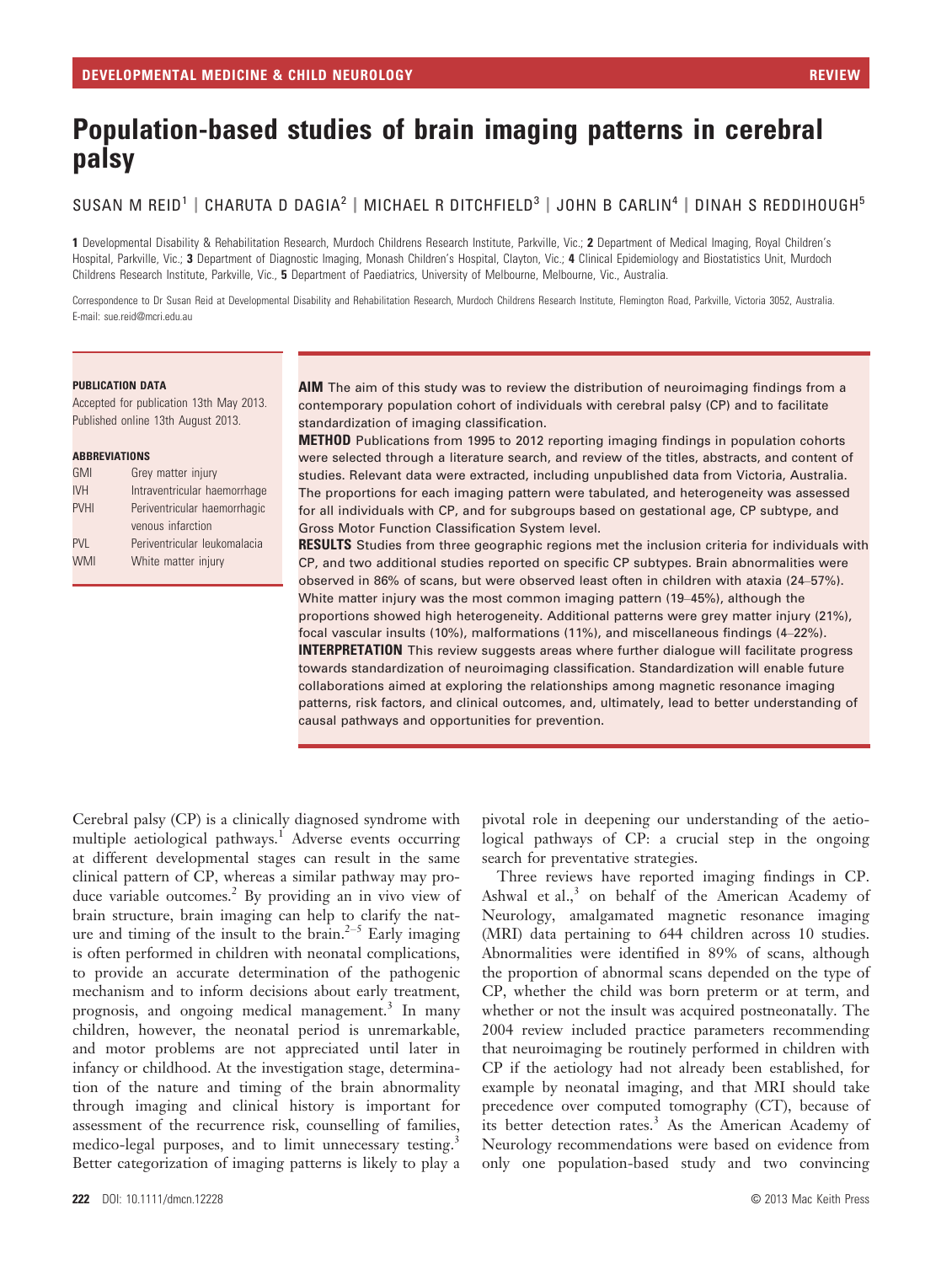non-referral clinic-based samples, $3$  questions were subsequently raised about whether the literature available at that time provided adequate evidence to support the development of practice parameters on the timing of the cerebral injury<sup>6</sup>; there was also criticism of the development of recommendations based on evidence from studies not representative of all CP.<sup>7</sup> In 2007, Krägeloh-Mann and Horber<sup>8</sup> reviewed MRI studies published between 1990 and 2006. Of the six studies meeting their inclusion criteria, only one was population based and there was over-representation of children born preterm. Abnormal MRI findings were present in 86% of children with spastic or dyskinetic CP. In 2008, Korzeniewski et al.<sup>2</sup> extended the earlier work of the American Academy of Neurology by examining the degree to which neuroimaging contributes to our understanding of the causes of CP. Only two of the identified studies published between 1970 and 2006 were population based and included all CP subtypes.<sup>4,9</sup> Among 20 studies that included multiple forms of CP, 80% of scans exhibited imaging abnormalities, 86% with MRI and 74% with CT. The studies differed on whether all findings were reported or whether just the principal finding was reported. Before grouping CP into five categories, more than 100 separate terminologies were used to describe the abnormalities, highlighting the need for consistent, standardized reporting and classification of brain abnormalities in CP.

Since these reviews were performed, progress has been made towards a standardized system for classifying imaging findings. Initial classifications were based on a combination of anatomical, pathological, and aetiological descriptors of either all findings or the principal finding, and, for comparison purposes, these needed to be reclassified by the reviewers into one or more broader categories. More recently, published imaging findings from population cohorts have already been classified into fewer, mutually exclusive, and comparable patterns. These patterns are based on contemporary knowledge about the genetic and environmental susceptibilities of specific regions and cells to insults during various periods of brain development, $^{10}$  and therefore provide some insight into the possible pathogenesis. Broadly following the classification developed by Krägeloh-Mann and Horber<sup>8</sup> in their 2007 review, most reviews include categories for normal scans, brain malformations, and white matter injury (WMI); this reflects the pattern frequently seen in children born before 34 weeks' gestation.<sup>11</sup> Additional categories are focal vascular insults, the most common of which is infarction in the territory of the middle cerebral artery, and a group of patterns in which the insult primarily affects the cerebral cortex/subcortex and/or deep grey matter bilaterally. Grey matter injury (GMI) has been described following acute hypoxic–ischaemic, inflammatory, or metabolic insults in infants born near term.<sup>12</sup>

Even with comparable classification systems, variation in the distribution of findings between geographic cohorts may be accentuated if similar methodologies are not used. First, classification may be affected by whether or not account was taken of the past history or clinical details.

#### What this paper adds

- Of children with CP, 86% had abnormalities detected on brain imaging.
- Normal neuroimaging was particularly associated with ataxic CP.
- Malformations and focal vascular insults were consistently reported between population studies but white matter injury showed high heterogeneity.
- This review suggests ways to improve consistency in the classification of neuroimaging in CP.
- The first review to present imaging findings in CP by GMFCS level.

Blinding reduces the opportunity for assessors to be influenced by known associations between MRI patterns and clinical information, but may also make interpretation of some MRI findings more difficult. Second, two related issues revolve around which scans should be classified in the case of serial scans, and whether a lower limit should be set for the age at which imaging is performed. This is particularly relevant for WMI, since before the age of 3 years distinguishing a white matter abnormality from normal unmyelinated white matter in the peritrigonal regions can be difficult.<sup>13</sup> Third, the training and expertise of the person assessing the scans has been shown to affect reliability; one study found that 60% of brain MRI scans reported as normal by general radiologists were found to be abnormal on specialist review.14 Finally, consensus is required regarding the treatment of dual or multiple patterns of injury.

In light of the emergence of comparable classification systems originating from population-based CP registries, potential increases in the number of children with CP who have imaging, and improvements in MRI technology and interpretational expertise, our primary aim was to review the distribution of imaging findings from contemporary population cohorts. To build on the knowledge gained from previous reviews, we aimed to present the distribution of imaging patterns for all children with CP not only by subtype and by time of birth, but also by Gross Motor Function Classification System (GMFCS) level. In the interests of moving towards universal adoption of a standardized and reliable classification of imaging in CP, our second aim was to assess current progress towards standardization by comparing the definitions and distributions between geographic cohorts, and to suggest areas in which further discussion might be needed to achieve this. Reaching consensus about a reliable classification system is a research priority and will facilitate investigation of causal pathways in more pathogenically homogeneous groups. This may prove the key to improving our understanding of causation in CP, and open the door to the development of new preventative strategies.

#### **METHOD**

This review was conducted at the Murdoch Childrens Research Institute in Melbourne, Australia, with ethics approval from the Melbourne Royal Children's Hospital Human Research Ethics Committee. No review protocol was registered before commencement of the study.

#### Selection of studies and eligibility criteria

The first author conducted a literature search using MED-LINE for articles published in English between 1995 and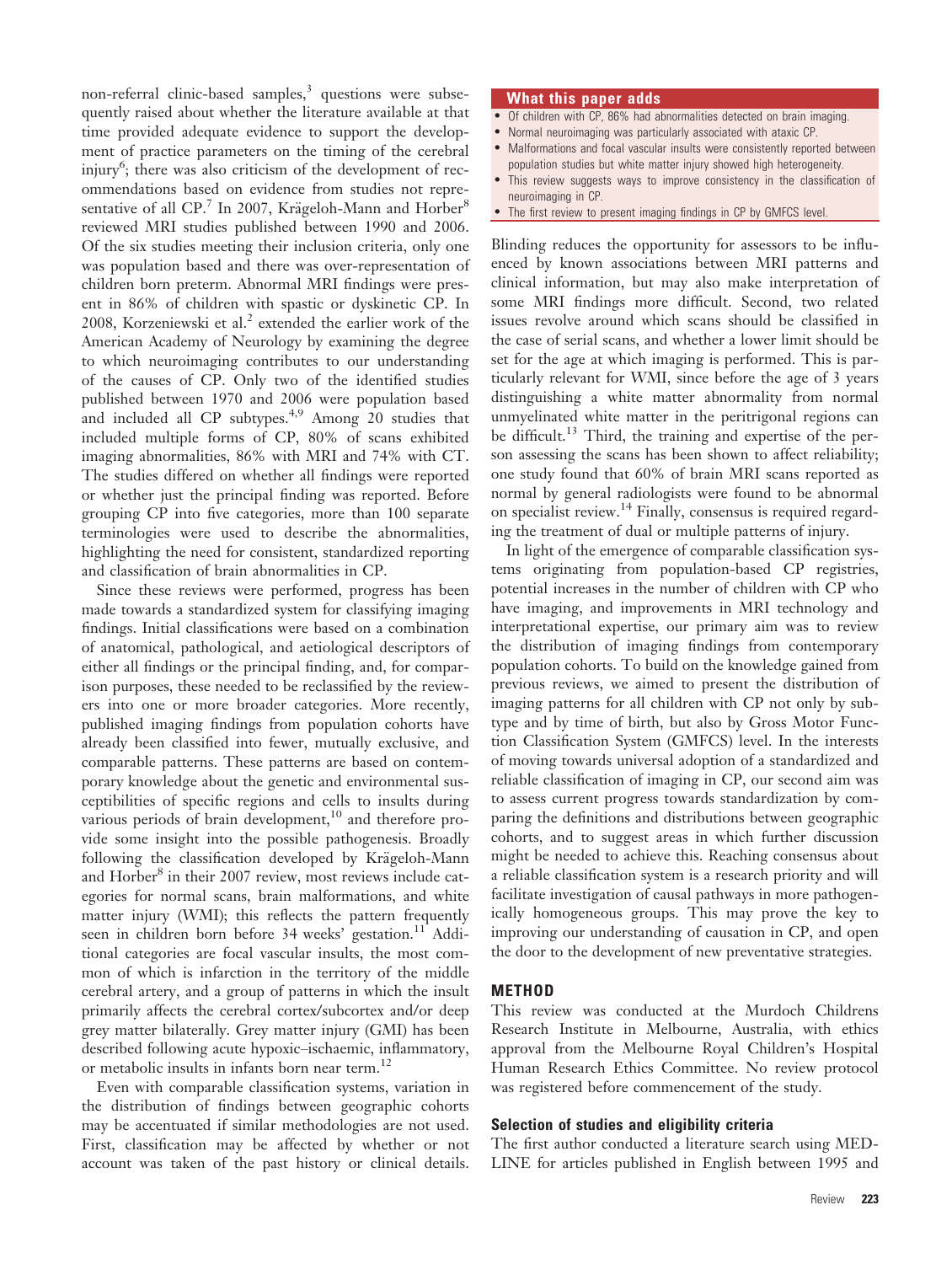2012. The search terms used were 'cerebral palsy/epidemiology' OR 'cerebral palsy/diagnosis' (MeSH), AND 'neuroimaging' OR MRI (keywords). Titles and abstracts were independently reviewed for content by the first author. Data were included from articles originating from industrialised nations in which a population sample was used. We included studies based on findings from MRI and CT when CT accounted for less than half of the total number of scans assessed. For all CP cases, data were excluded if fewer than 100 scans were assessed and if less than half the population sample were imaged. When possible, children with CP associated with a postneonatal injury were excluded.

In addition to the cohorts found as part of the review process, we included data from a large, unpublished cohort identified from the Victorian Cerebral Palsy Register. These data were obtained as a result of the classification of 594 available MRI scans of children with non-postneonatally acquired CP who were born in the Australian state of Victoria between 1999 and 2006. The methodology was informed by an earlier study performed using a subgroup of these children born in 2000 and 2001.<sup>15</sup> For the current review, however, the classification system was modified and the scans were reassessed.

#### Data collection and analysis

For each article meeting the study inclusion criteria, the first author extracted data on the methods used, the year of publication, the sampling frame, the proportion of the population included, the total number of assessed scans, the CP subgroups included, the imaging classification and definitions used, and the number of children with each imaging pattern. For consistency, five cases of intracranial haemorrhage and three cases of infection in one study were reclassified as miscellaneous, and different categories of GMI were combined.<sup>16</sup> Data on the distribution of imaging patterns were also assembled for subgroups based on CP subtype (spastic motor types of hemiplegia, diplegia, quadriplegia, bilateral spastic CP and all spastic CP, as well as dyskinetic and ataxic motor types), term or preterm birth, and GMFCS level.<sup>17</sup> Potential sampling bias in individual studies was noted if data comparing the characteristics of those with and without imaging were presented. Whether assessors were blind to clinical details was recorded to assess the potential for classification bias.

For each study, the proportions of each imaging pattern were tabulated, with their 95% confidence intervals, for all CP cases and for subgroups based on term or preterm birth, CP subtype, and GMFCS level. The heterogeneity of the estimates for each imaging pattern was assessed using the  $I^2$  statistic, which measures the percentage of total variation across registries due to heterogeneity.<sup>18</sup> Values for  $I^2$  lie between 0% and 100%, with a value of 0% indicating no observed heterogeneity, and larger values indicating increasing heterogeneity. After examining the data, we assigned categories of low, moderate, and high heterogeneity to  $I^2$  values of 25%, 50%, and 75%

respectively. Data were synthesized using weighted means only if heterogeneity was low. Analysis was performed using STATA 12.0 software (Stata Corp. 2011, College Station, TX, USA).

#### RESULTS

Studies from five regions, (Western Sweden, South-west Germany, Quebec, California, and unpublished data from Victoria, Australia), met the review inclusion criteria for all CP cases, or for the chosen subgroups (Table I, Fig. 1).<sup>9,16,19,20,22,23</sup> Data from two successive Swedish cohorts were combined. $9,19$  The definitions and/or inclusions used for each imaging pattern are summarized in Table II.

#### Distribution of MRI/CT patterns for all CP cases

The distribution of MRI/CT patterns, representative of all individuals with CP, was obtained from studies undertaken in Quebec,<sup>16</sup> Sweden,<sup>9,19</sup> and Victoria. Studies from California and Germany could not be included because data were presented only for selected CP subgroups. In the Quebec study,<sup>16</sup> it was unclear whether postneonatally acquired CP was included.

In the Quebec study, imaging data were extracted from the Quebec CP registry.<sup>16</sup> Classification of 126 MRI and 87 CT scans was performed from paediatric neuroradiology reports by a neurologist, blinded to clinical variables. In the case of multiple scans, the latest one was given preference. There was no lower age limit for inclusion. Although a minority of images showed more than one abnormality, it was not stated how these were classified. Comparatively fewer children born before 37 weeks' gestation, from a twin pregnancy, or with spastic diplegia had imaging performed, whereas children with severe neonatal encephalopathy and those with severe impairment were more likely to have imaging available.

Data from Sweden came from a long-running CP registry covering a well-defined area of western Sweden. CT and MRI findings were classified from descriptive, local radiology reports and, if ambiguous, were reinterpreted by a neuroradiologist.

In the study from Victoria, MRI findings were classified by one of two paediatric radiologists, blinded to clinical information and imaging reports that had been generated previously. Although all available MRI scans were reviewed, the most recent good-quality scan was classified. Of the assessed scans, 6% were neonatal scans and 27% were performed in the first year of life. Scans with dual abnormalities (5%) were excluded. MRI was relatively less available for children born in the earlier years of the 1999– 2006 cohort (MRI was unavailable for 22% of the 1999 cohort and 7% of the 2006 cohort), children born at less than 32 weeks' gestation (54% vs 73% for children born at 32 or more weeks' gestation), children functioning at GMFCS level I or II (64% vs 72% for GMFCS levels III–V), and for those with spastic diplegia and hemiplegia compared with quadriplegia (63% and 65% vs 74%).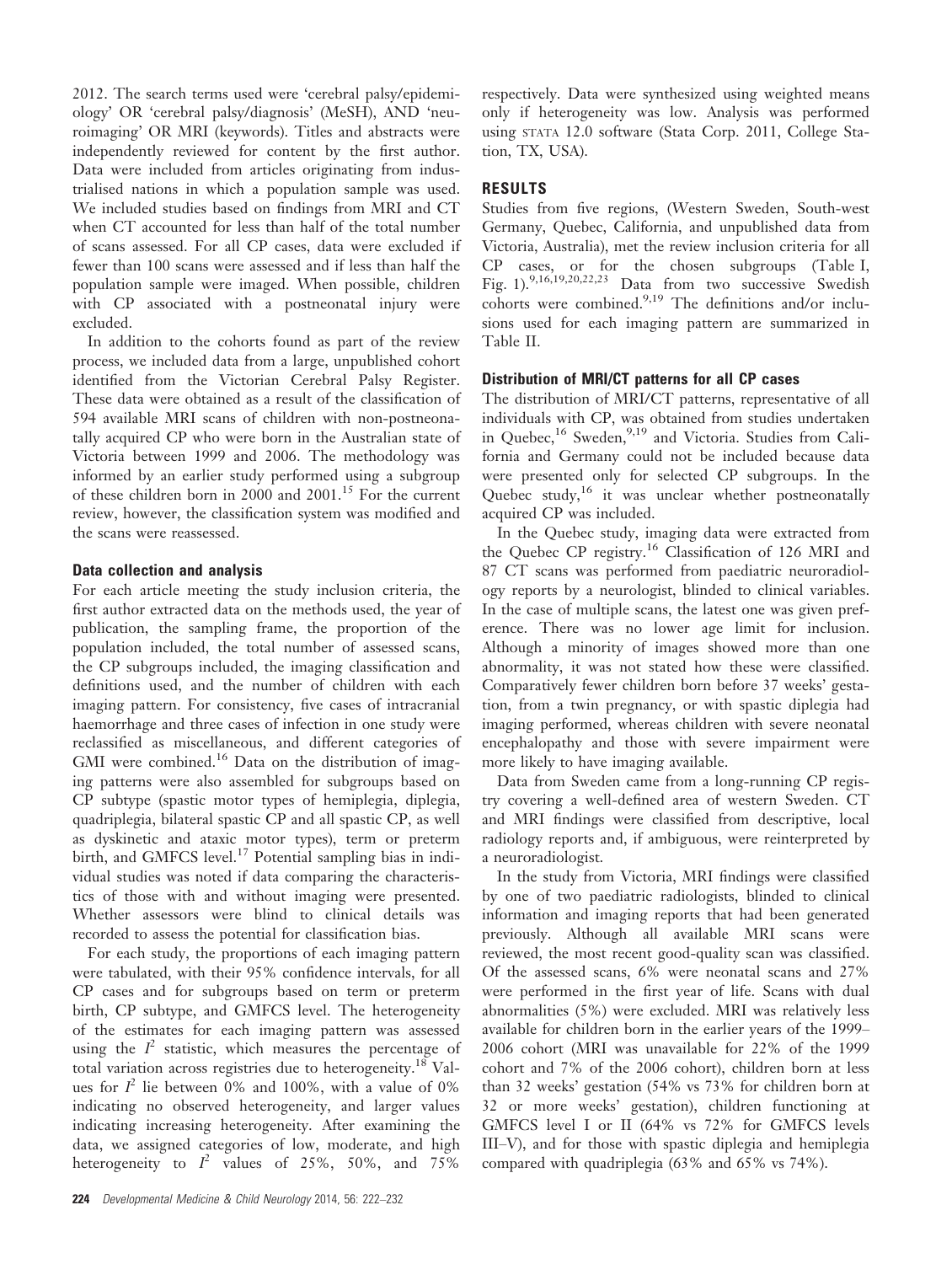

Figure 1: Flow diagram of the process used to select studies.

| <b>Table I:</b> Details of the included population-based studies |      |                     |                   |              |                |                   |                |              |              |  |
|------------------------------------------------------------------|------|---------------------|-------------------|--------------|----------------|-------------------|----------------|--------------|--------------|--|
| Author                                                           | Year | Site                | Years<br>included | $\mathsf{n}$ | Imaging<br>(%) | <b>MRI</b><br>(%) | CP<br>subtypes | <b>GMFCS</b> | Term/preterm |  |
| Himmelmann et al. <sup>9,a</sup>                                 | 2005 | Western Sweden      | 1995-1998         | 129          | -80            | 47                | All            |              | <b>Both</b>  |  |
| Himmelmann et al. <sup>19,a,b</sup>                              | 2010 | Western Sweden      | 1999-2002         | 160          | 86             | 54                | All            |              | <b>Both</b>  |  |
| Himmelmann and Uvebrant <sup>20,b</sup>                          | 2011 | Western Sweden      | 1999-2002         | 160          | 86             | 54                | All            | Yes          | <b>Both</b>  |  |
| Krägeloh-Mann and Horber <sup>8</sup>                            | 1995 | South-west Germany  | 1973-1986         | 56           | -11            | 100               | <b>BSCP</b>    |              |              |  |
| Reid et al. $21,c$                                               |      | Victoria, Australia | 1999-2006         | 563          | 64             | 100               | All            | Yes          | <b>Both</b>  |  |
| Towsley et al. <sup>16</sup>                                     | 2011 | Quebec, Canada      | 1999-2002         | 213          | 88             | 59                | All            | Yes          | <b>Both</b>  |  |
| Wu et al. $^{22}$                                                | 2006 | California, USA     | 1997-2002         | 78           | -81            | 71                | Hemiplegia     |              |              |  |

<sup>a</sup>Successive cohorts so data combined. <sup>b</sup>Same cohort. <sup>c</sup>Unpublished data. MRI, magnetic resonance imaging; CP, cerebral palsy; GMFCS, Gross Motor Function Classification System; BSCP, bilateral spastic cerebral palsy.

Table III shows the distribution of imaging findings for all CP cases from the three studies. The proportions of malformations, focal vascular insults, and normal imaging were homogeneous between studies  $(I^2=0\%)$ , whereas heterogeneity was high for the proportions of WMI, GMI, and miscellaneous abnormalities ( $l^2$ =83–97%). Overall, the scans of 86% of 1065 children were deemed abnormal. WMI was detected in 19 to 45% of children, GMI in 14 to 22%, focal vascular insults in 10%, malformations in 11%, and miscellaneous abnormalities in 4 to 23%. There was no statistically significant difference between the proportions of children with each imaging pattern, based on whether the study included CT in addition to MRI.

#### Distribution of MRI patterns by time of birth

Data on imaging patterns for individuals born at term versus preterm were available from three CP registries, although two different cut-offs, 37 and 34 weeks, were used to differentiate term from preterm. The distribution of imaging patterns is presented separately for each cut-off

in Table IV, with data from Victoria and Sweden included in both. The proportion of each cohort born preterm was similar for the three included studies reporting a 37-week cut-off  $(36-40\%)$ , <sup>16,19</sup> and for the two studies using 34 weeks as the cut-off  $(21-25\%)$ .<sup>9</sup> Regardless of the gestational age at birth, estimates for the proportions of WMI were highly heterogeneous between studies, whereas the proportions of malformations and focal vascular insults were homogeneous. Estimates for the proportions of GMI showed high heterogeneity for children born preterm (using a 37-wks cut-off), but low heterogeneity for termborn children.

The proportion of scans showing no abnormality was 10 to 12% for preterm children and 14 to 15% for term-born or near term-born children, regardless of the gestational age grouping. WMI was diagnosed in 31 to 71% of children born at less than 37 weeks' gestation, and in 67 to 79% of children born before 34 wks' gestation. WMI was also identified in 12 to 32% of children born at 37 or more weeks' gestation and in 21 to 34% of those born at 34 or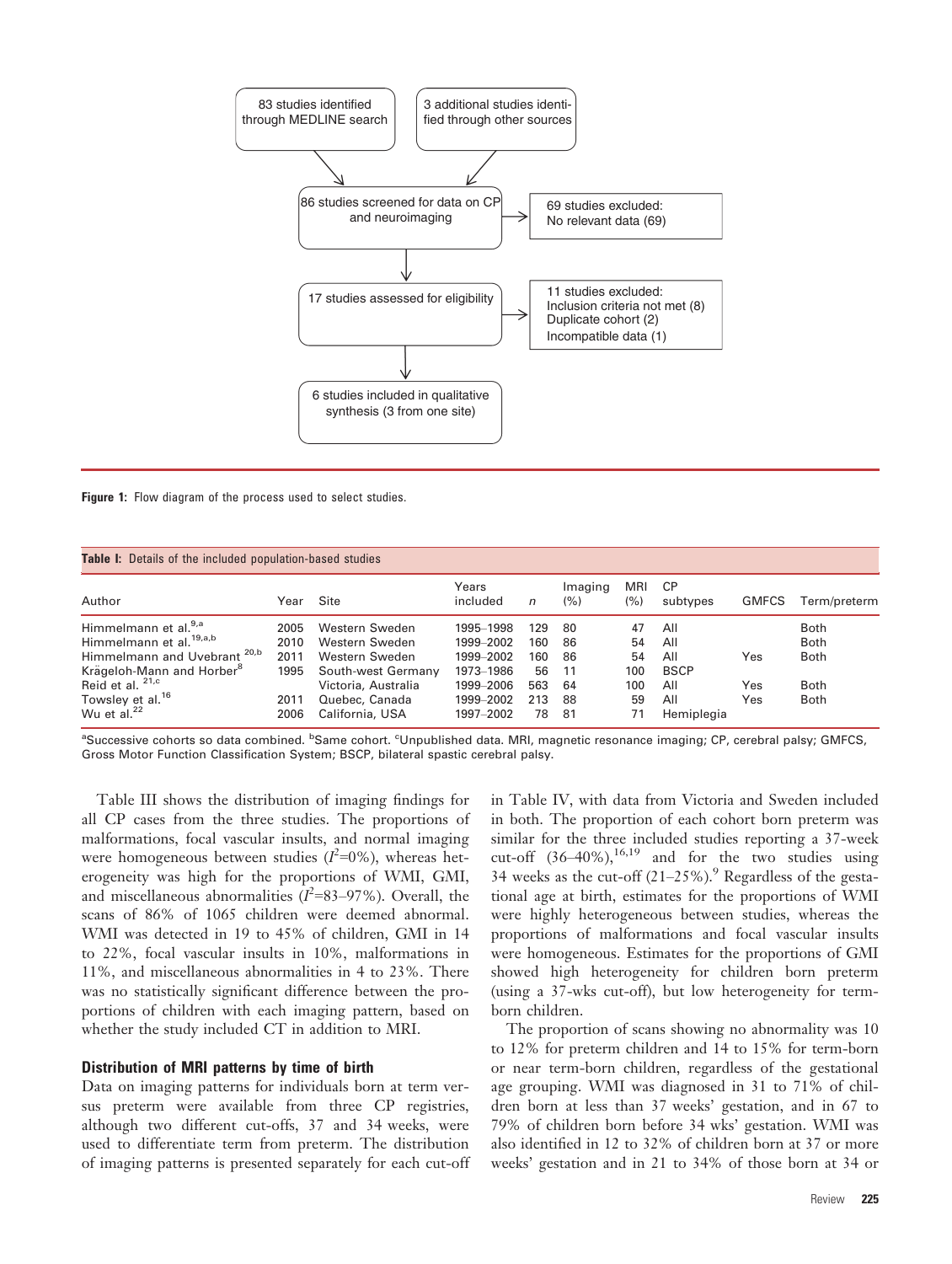#### Table II: Definitions/inclusions for imaging patterns from included studies

| Imaging<br>pattern        | Definitions/inclusions                                                                                                                                                                                                                                                                                                                                                                                                                                          |
|---------------------------|-----------------------------------------------------------------------------------------------------------------------------------------------------------------------------------------------------------------------------------------------------------------------------------------------------------------------------------------------------------------------------------------------------------------------------------------------------------------|
| White matter<br>injury    | Victoria: Signal abnormality and/or volume loss in the periventricular and/or deep white matter. Ventricular dilatation,<br>scalloping of the ventricles, and cysts may also be present<br><b>Quebec:</b> Abnormality/volume loss in the periventricular and/or deep white matter <sup>16</sup>                                                                                                                                                                 |
|                           | California: Periventricular white matter lesions, intraventricular haemorrhage, periventricular venous infarction <sup>21</sup><br>Germany: Periventricular areas of signal hyperintensity on T2-weighted images (diffuse and mild signal increase was<br>not taken into account) <sup>20</sup>                                                                                                                                                                 |
| Grey matter               | Sweden: White matter lesions9,19<br>Victoria: Signal abnormality and/or volume loss predominantly involving the cortical-subcortical grey matter, deep                                                                                                                                                                                                                                                                                                          |
| injury                    | grey matter, or both. White matter may also be involved<br>Quebec: Subdivided into deep, superficial and diffuse GMI and defined as signal abnormality or volume loss in the<br>basal ganglia/thalamus, cortical grey matter (typically associated with increase in ventricular volume) or<br>globally/diffusely involving the cortex/subcortex, deep grey matter and subjacent white matter (i.e. ventricular<br>enlargement) <sup>16</sup>                    |
|                           | <b>California:</b> Only one case of parasagittal watershed injury included <sup>21</sup>                                                                                                                                                                                                                                                                                                                                                                        |
|                           | Germany: Included parasagittal brain injury, localized cortical necrosis, multicystic encephalomalacia, and basal<br>ganglia injury <sup>20</sup>                                                                                                                                                                                                                                                                                                               |
|                           | Sweden: Cortical–subcortical lesions, basal ganglia-thalamic lesions with or without additional<br>parasagittal/hippocampal lesions <sup>9,19</sup>                                                                                                                                                                                                                                                                                                             |
| Focal vascular<br>insults | Victoria: Signal abnormality, volume loss, or porencephaly in an established vascular territory. Included venous<br>sinus thrombosis and isolated haemorrhagic lesions                                                                                                                                                                                                                                                                                          |
|                           | Quebec: Labelled as cerebrovascular accident and defined as infarction in a specifically defined vascular territory <sup>16</sup>                                                                                                                                                                                                                                                                                                                               |
|                           | <b>California:</b> Arterial distribution ischaemic infarction and sinovenous thrombosis <sup>21</sup>                                                                                                                                                                                                                                                                                                                                                           |
|                           | Germany: None included <sup>20</sup><br>Sweden: Included as cortical/subcortical grey matter lesions <sup>9,19</sup>                                                                                                                                                                                                                                                                                                                                            |
| <b>Malformations</b>      | Victoria: Abnormal formation of the brain, including cortical dysplasia, polymicrogyria, lissencephaly, pachygyria,                                                                                                                                                                                                                                                                                                                                             |
|                           | heterotopia, schizencephaly, cerebellar hypoplasia or dysgenesis, holoprosencephaly, hydranencephaly,<br>hydrocephalus, and agenesis of the corpus callosum. This category also includes the sequelae of intrauterine<br>infection, which may manifest as dystrophic, predominantly periventricular, calcification with or without focal<br>white matter destruction, microcephaly, and cerebellar hypoplasia                                                   |
|                           | Quebec: Included cortical dysplasia, polymicrogyria, lissencephaly, pachygyria, heterotopias, schizencephaly,<br>cerebellar hypoplasia or dysgenesis, holoprosencephaly, hydranencephaly, hydrocephalus, and agenesis of the<br>corpus callosum. Infection defined as dystrophic, predominantly periventricular, calcifications with or without                                                                                                                 |
|                           | focal white matter destruction, and cerebral hypoplasia in conjunction with a known positive serology <sup>16</sup><br>California: Included polymicrogyria, schizencephaly, large heterotopia associated with callosal agenesis and multiple<br>interhemispheric cysts, congenital hydrocephalus, agenesis of the corpus callosum with absent septum pellucidum,<br>and diffuse calcifications attributed to congenital cytomegaloviral infection <sup>21</sup> |
|                           | Germany: Included polymicrogyria, schizencephaly, lissencephaly, Arnold-Chiari malformation, genetic myelin defect <sup>20</sup><br>Sweden: Maldevelopments <sup>9,19</sup>                                                                                                                                                                                                                                                                                     |
| <b>Miscellaneous</b>      | Victoria: Abnormalities unable to be classified into one of the other patterns                                                                                                                                                                                                                                                                                                                                                                                  |
|                           | Quebec: Other unclassifiable changes on imaging, e.g. delayed myelination, widened Vichow-Robin spaces,<br>non-specific ventricular enlargement. Epidural, subdural, intracranial, or intraparenchymal haemorrhages were<br>added to this category <sup>16</sup>                                                                                                                                                                                                |
|                           | <b>California:</b> Included large congenital choroid plexus tumour and large tumour of upper cervical cord <sup>21</sup><br>Germany: Included ventricular enlargement <sup>20</sup>                                                                                                                                                                                                                                                                             |
|                           | Sweden: Cerebellar haemorrhage and sequelae of congenital cerebral primitive neuroectodermal tumour <sup>9,19</sup>                                                                                                                                                                                                                                                                                                                                             |

| <b>Table III:</b> Distribution of imaging patterns for all cerebral palsy cases from three population-based studies |      |                                  |                                    |                                   |                                      |                                        |                              |  |  |  |  |
|---------------------------------------------------------------------------------------------------------------------|------|----------------------------------|------------------------------------|-----------------------------------|--------------------------------------|----------------------------------------|------------------------------|--|--|--|--|
| Site                                                                                                                | n    | Normal, %<br>$(95\% \text{ Cl})$ | White matter<br>injury, % (95% CI) | Grey matter injury,<br>% (95% CI) | Focal vascular<br>insult, % (95% CI) | Malformation,<br>$% (95\% \text{ Cl})$ | Miscellaneous,<br>% (95% CI) |  |  |  |  |
| Quebec                                                                                                              | 213  | $13.1(8.9-18.4)$                 | $19.2(14.2 - 25.2)$                | $22.1(16.7-28.2)$                 | $11.7(7.7-16.8)$                     | $11.3(7.4 - 16.3)$                     | 22.5 $(17.1 - 28.7)^a$       |  |  |  |  |
| Sweden                                                                                                              | 289  | $15.9(11.9-20.6)$                | $31.5(26.2 - 37.2)$                | 36.3 $(30.8-42.2)^{b}$            | $11.8(8.3-16.0)$                     | $4.5(2.4 - 7.6)$                       |                              |  |  |  |  |
| Victoria                                                                                                            | 563  | $13.1(10.5-16.2)$                | $45.3(41.1 - 49.5)$                | $14.4(11.6-17.6)$                 | $9.4(7.1-12.1)$                      | $10.3(7.9-13.1)$                       | $7.5(5.4 - 10.0)$            |  |  |  |  |
| $\int$ (%); p                                                                                                       |      | 0: 0.526                         | 97: < 0.001                        | 83:0.016                          | 0: 0.362                             | 0: 0.787                               | 94: < 0.001                  |  |  |  |  |
| Weighted mean                                                                                                       | 1065 | $13.8(11.7-15.8)$                | $\overline{\phantom{a}}$           |                                   | $9.9(7.8-12.0)$                      | $10.9(9.0-12.7)$                       | $\overline{\phantom{0}}$     |  |  |  |  |

<sup>a</sup>Five cases of intracranial haemorrhage and three cases of infection in the Quebec data were reclassified as miscellaneous. <sup>b</sup>Focal vascular insults included with grey matter injury in the Swedish data. CI, confidence interval.

more weeks' gestation. Children born at 37 or more weeks' gestation were more likely to have brain scans showing GMI (21% vs 4–20%), focal vascular insults (12% vs 5%), and malformations (13% vs 7%) than children who were born preterm. Children born before 34 weeks' gestation were even less likely to have these imaging patterns: GMI

was reported in 1%, focal vascular insults in 2%, and malformations in 3% of cases.

#### Distribution of MRI patterns by CP subtype

Data on the distribution of imaging patterns for at least one CP subtype were available from California and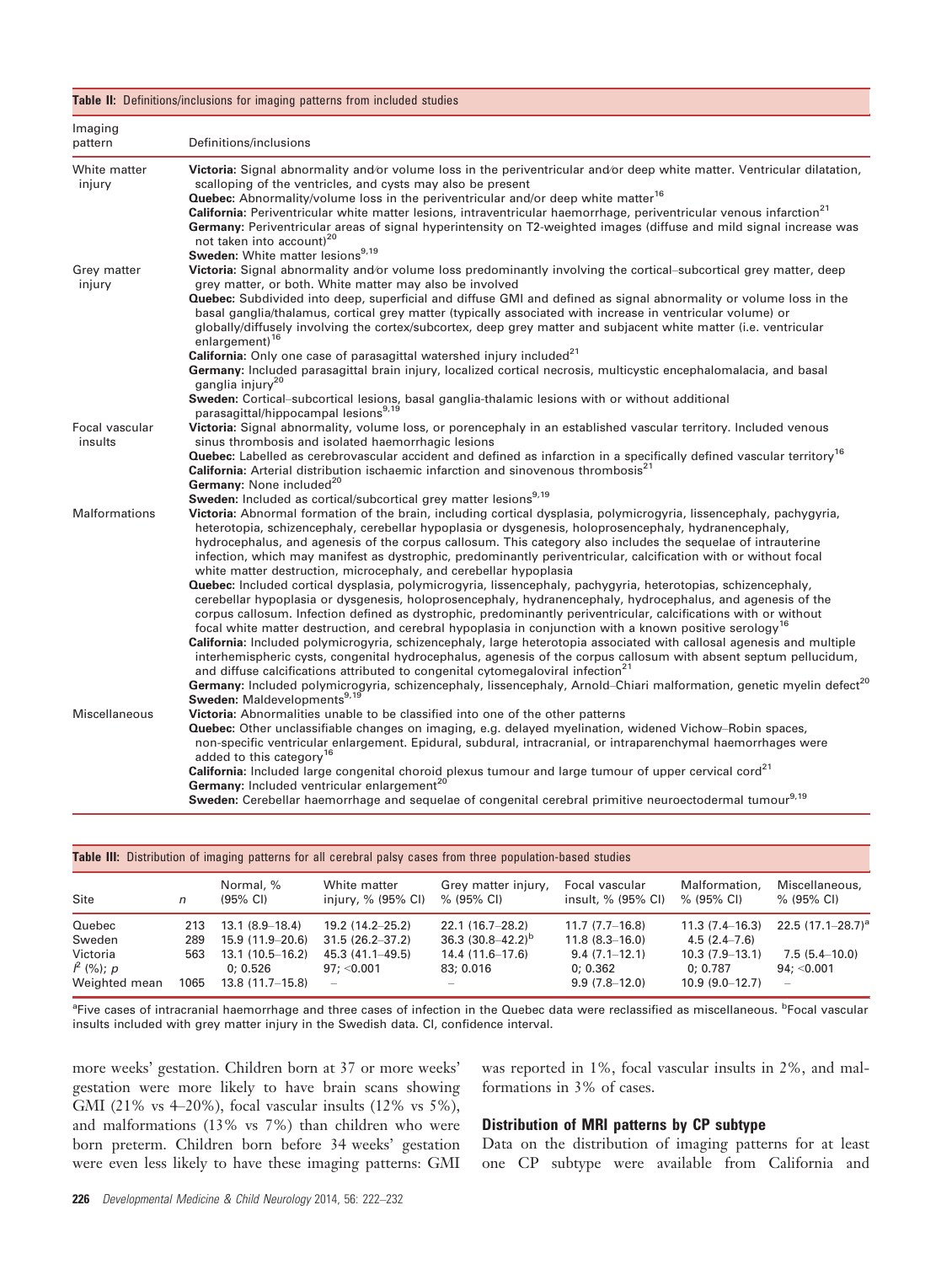|  |  |  | Table IV: Distribution of imaging patterns by term or preterm birth using two gestational age cut-offs |  |  |
|--|--|--|--------------------------------------------------------------------------------------------------------|--|--|
|  |  |  |                                                                                                        |  |  |

| Gestational age  | n   | $%$ of<br>cohort | Normal, %<br>$(95% \text{ Cl})$ | White matter<br>injury, %<br>$(95% \text{ Cl})$ | Grey matter<br>injury, %<br>$(95% \text{ Cl})$ | Focal vascular<br>insult, %<br>$(95% \text{ Cl})$ | Malformation,<br>% (95% CI) | Miscellaneous,<br><sup>a</sup> % (95% CI) |
|------------------|-----|------------------|---------------------------------|-------------------------------------------------|------------------------------------------------|---------------------------------------------------|-----------------------------|-------------------------------------------|
| Preterm $<$ 37 w |     |                  |                                 |                                                 |                                                |                                                   |                             |                                           |
| Quebec           | 83  | 39.7             | $14.5(7.7-23.9)$                | $31.3(21.6 - 42.4)$                             | 20.5 (12.4-30.8)                               | $7.2(2.7-15.1)$                                   | $7.2$ $(2.7-15.1)$          | 19.3 $(11.4 - 29.4)^a$                    |
| Sweden           | 50  | 38.8             | $8.0(2.2-19.2)$                 | 54.0 (39.3-68.2)                                | 28.0 $(16.2 - 42.5)^{b}$                       | $8.0(2.2-19.2)$                                   | $2.0(0.1-10.6)$             |                                           |
| Victoria         | 199 | 35.7             | $9.5(5.8-14.5)$                 | $70.9(64.0 - 77.1)$                             | $4.5(2.1 - 8.4)$                               | $5.0(2.4-9.0)$                                    | $6.5(3.5-10.9)$             | 3.5(1.4, 7.1)                             |
| $l^2$ (%); p     |     |                  | 0; 0.435                        | 95; < 0.001                                     | 91; $p=0.001$                                  | 0; 0.497                                          | 0; 0.930                    | 86; 0.001                                 |
| Weighted mean    | 332 | 36.7             | 10.2(6.9, 13.4)                 |                                                 |                                                | 5.5(2.8, 8.2)                                     | $6.9(4.1-9.6)$              |                                           |
| Term 37+w        |     |                  |                                 |                                                 |                                                |                                                   |                             |                                           |
| Quebec           | 126 | 60.3             | 11.9 (6.8, 18.9)                | 11.9 (6.8, 18.9)                                | 23.8 (16.7, 32.2)                              | 14.3 (8.7, 21.6)                                  | 15.9 (10.0, 23.4)           | 22.2 $(15.3 - 30.5)^a$                    |
| Sweden           | 79  | 61.2             | 20.3 (12.0-30.8)                | 19.0 (11.0-29.4)                                | 35.4 $(25.0 - 47.0)^b$                         | $13.9(7.2 - 23.5)$                                | $11.4(5.3-20.5)$            |                                           |
| Victoria         | 358 | 64.3             | $14.8(11.3-18.9)$               | $31.8(27.0 - 36.9)$                             | $20.1(16.1 - 24.6)$                            | $11.7(8.6 - 15.5)$                                | $12.3(9.1-16.1)$            | $9.2(6.4-12.7)$                           |
| $1^2$ (%); p     |     |                  | 19; 0.290                       | 93; < 0.001                                     | 0; 0.395                                       | 0; 0.464                                          | 0; 0.610                    | 81; 0.005                                 |
| Weighted mean    | 563 | 62.2             | $14.6(11.7-17.5)$               | $\equiv$                                        | 21.0 (17.3-24.6)                               | $12.3(9.4 - 15.2)$                                | $13.2(10.4 - 16.0)$         |                                           |
| Preterm <34 w    |     |                  |                                 |                                                 |                                                |                                                   |                             |                                           |
| Sweden           | 33  | 20.6             | $18.2(7.0-35.5)$                | 66.7 (48.2-82.0)                                | 9.1 $(1.9-24.3)$ <sup>b</sup>                  | $6.1(0.7-20.2)$                                   | 0.0 <sup>a</sup>            |                                           |
| Victoria         | 141 | 25.3             | $10.6(6.1-16.9)$                | 79.4 (71.8-85.8)                                | $1.4(0.2 - 5.0)$                               | $2.1(0.4-6.1)$                                    | $2.8(0.8 - 7.1)$            | $3.6(1.2 - 8.1)$                          |
| $\int$ (%); p    |     |                  | 36: 0.211                       | 99; < 0.001                                     |                                                |                                                   | 0; 0.648                    |                                           |
| Weighted mean    | 174 | 24.1             | $11.6(6.8-16.3)$                |                                                 |                                                |                                                   | $3.1(0.5 - 5.7)$            |                                           |
| Term $34+w$      |     |                  |                                 |                                                 |                                                |                                                   |                             |                                           |
| Sweden           | 127 | 79.4             | $15.7(9.9-23.3)$                | 21.3 (14.5-29.4)                                | 47.2 $(38.3 - 56.3)^{b}$                       | $13.4(8.0 - 20.6)$                                | 2.4 $(0.5-6.7)^a$           |                                           |
| Victoria         | 416 | 74.7             | $13.7(10.5-17.4)$               | 34.4 (29.8-39.2)                                | $19.0(15.3-23.1)$                              | $11.8(8.8 - 15.3)$                                | $12.7(9.7-16.3)$            | $8.4(5.9-11.5)$                           |
| $j^2$ (%); p     |     |                  | 0; 0.583                        | 89; 0.002                                       |                                                |                                                   | 0; 0.839                    | 79; 0.028                                 |
| Weighted mean    | 543 | 75.1             | $14.1(11.2 - 7.1)$              |                                                 |                                                |                                                   | $12.9(10.0-15.7)$           | $\overline{\phantom{0}}$                  |

<sup>a</sup>Five cases of intracranial haemorrhage and three cases of infection were reclassified as miscellaneous in the Quebec data. <sup>b</sup>Focal vascular insults included with grey matter injuries in the Swedish data. CI, confidence interval.

Germany in addition to Quebec, Sweden, and Victoria (Table V).  $9,16,22,23$  No heterogeneity between studies was found for the proportions of focal vascular insults and malformations in children with each CP subtype  $(I^2=0\%)$ . Heterogeneity between studies was high ( $l^2$ >75%) for the proportions of WMI in children with all CP subtypes, except spastic quadriplegia and ataxia. On the other hand, estimates for the proportions of GMI showed high heterogeneity solely for children with spastic hemiplegia. In the population cohorts from California and Victoria, only 1% and 6% of children with hemiplegia had GMI respectively, compared with 20% in the Quebec cohort. Overall, heterogeneity was low to moderate for normal imaging  $(I<sup>2</sup><75%)$ , and moderate to high for miscellaneous findings  $(I^2 > 50\%).$ 

Normal imaging was common in children with ataxic CP (24%–57%) and relatively uncommon in those with spastic quadriplegia (7%). Although WMI was common in children with all CP subtypes, children with spastic diplegia had the highest rate of WMI (31%–60%). In contrast, GMI was the most frequent imaging pattern in children with spastic quadriplegia (34%) and dyskinesia (21%). Focal vascular insults were seen predominantly in children with hemiplegia (24%), whereas malformations tended to be associated with ataxia (18%), quadriplegia (16%), and hemiplegia (13%). Miscellaneous findings were reported for children with all CP subtypes.

#### Distribution of MRI patterns by GMFCS level

Studies from Quebec, western Sweden, and Victoria included data on the distribution of imaging patterns for each GMFCS level (Table VI).<sup>16,20</sup> The proportion of children functioning at GMFCS levels III, IV, and V varied by 10% or less between cohorts, whereas the proportions for GMFCS levels I and II varied by between 16% and 23%. As a result, these two GMFCS levels were combined. The rates of focal vascular insults, malformations, and normal findings were mostly homogeneous between the three studies. Heterogeneity was at least moderate for WMI at all GMFCS levels, and for GMI in children functioning at GMFCS levels I to II.

Children functioning at GMFCS levels I to II tended to have high rates of normal imaging (17%) and focal vascular insults (14%), whereas only 7 to 8% of children functioning at GMFCS level IV or V had normal imaging and 4 to 5% had focal vascular insults. WMI was the most frequent pattern at all GMFCS levels, except for children in level V. Children functioning at level V were more likely than less severely affected children to have imaging showing GMI (36% vs 7%–22% for other levels) and malformations (18% vs 8–12% for other levels).

#### **DISCUSSION**

This review describes the degree of consistency between population-based studies in the proportions of normal neuroimaging and five abnormal neuroimaging patterns in children with CP. An important finding was that heterogeneity across studies is likely to be the result of methodological, rather than population, differences.

#### Issues around classification of imaging

It is reassuring that population CP registries are now using broadly comparable classification systems for imaging findings. This allowed us to assess the degree of consistency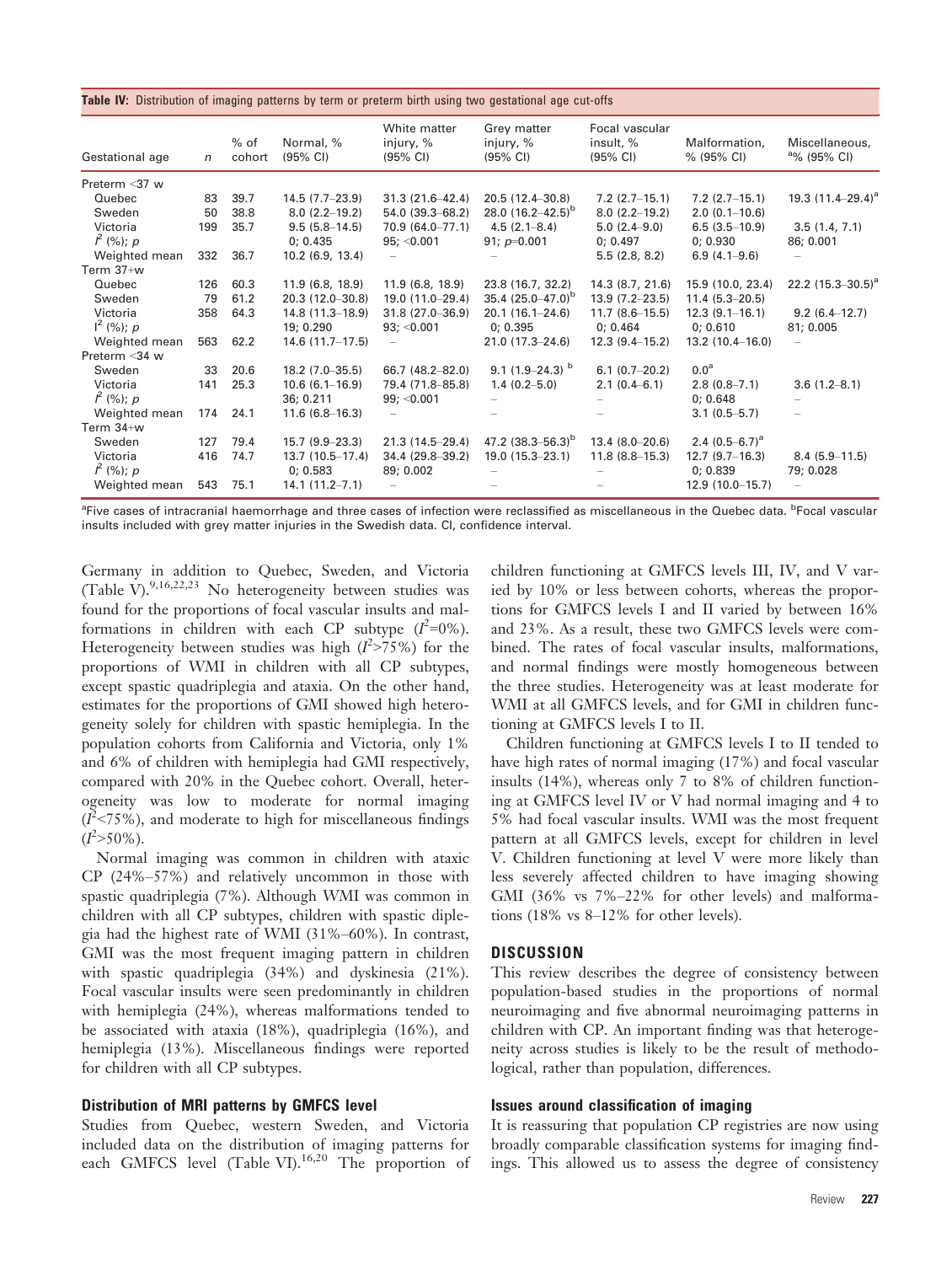| Table V: Distribution of imaging patterns by cerebral palsy subtype |                |                                |                                   |                                  |                                     |                            |                                           |
|---------------------------------------------------------------------|----------------|--------------------------------|-----------------------------------|----------------------------------|-------------------------------------|----------------------------|-------------------------------------------|
| Cerebral palsy<br>subtype                                           | $\sqrt{n}$     | Normal,%<br>$(95% \text{ Cl})$ | White matter<br>injury,% (95% CI) | Grey matter<br>injury,% (95% CI) | Focal vascular<br>insult,% (95% CI) | Malformation,%<br>(95% CI) | Miscellaneous <sup>a</sup> ,%<br>(95% CI) |
| Spastic hemiplegia                                                  |                |                                |                                   |                                  |                                     |                            |                                           |
| California                                                          | 78             | $15.7(8.9 - 25.0)$             | $37.1(27.1 - 48.0)$               | $1.1(0.0 - 6.1)$                 | 23.6 (15.2-33.8)                    | $16.9(9.9-26.3)$           | $5.6(1.8-12.6)$                           |
| Sweden                                                              | 60             | $13.3(5.9 - 24.6)$             | 45.0 (32.1-58.4)                  | 28.3 $(17.5 - 41.4)^b$           | $11.7(4.8-22.6)$                    | $1.7(0.0 - 8.9)$           |                                           |
| Quebec                                                              | 71             | $4.2(0.9-11.9)$                | $18.3(10.1 - 29.3)$               | 19.7 (11.2-30.9)                 | 26.8 (16.9-38.6)                    | $12.7(6.0-22.7)$           | $18.3(10.1 - 29.3)$                       |
| Victoria                                                            | 184            | $8.2(4.6-13.1)$                | 47.3 (39.9-54.8)                  | $6.0(3.0-10.4)$                  | 23.9 (17.9-30.7)                    | $12.5(8.1-18.2)$           | $2.1(0.6 - 5.5)$                          |
| $l^2$ (%); p                                                        |                | 62; 0.047                      | 88; < 0.001                       | 89; < 0.001                      | 0; 0.876                            | 0; 0.777                   | 78; 0.004                                 |
| Weighted mean                                                       | 404            | $\equiv$                       |                                   | $\qquad \qquad -$                | 24.4 (19.8-28.9)                    | $13.2$ (9.9-16.5)          | $\overline{\phantom{0}}$                  |
| Spastic diplegia                                                    |                |                                |                                   |                                  |                                     |                            |                                           |
| Quebec                                                              | 36             | 27.8 (14.2-45.2)               | $30.6(16.3 - 48.1)$               | $13.9(4.7-29.5)$                 | 0.0                                 | $8.3(1.8-22.5)$            | $19.4(8.2 - 36.0)$                        |
| Victoria                                                            | 167            | 19.2 (13.5-26.0)               | 59.9 (52.0-67.4)                  | $6.6$ (3.3-11.5)                 | $1.2(0.1 - 4.3)$                    | $4.8(2.1 - 9.2)$           | $8.4(4.7-13.7)$                           |
| $l^2$ (%); p                                                        |                | 12; 0.286                      | 91; 0.001                         | 31; 0.230                        | 0; 0.836                            | 0; 0.474                   | 60; 0.113                                 |
| Weighted mean                                                       | 203            | 20.4 (14.9-25.9)               | $\overline{\phantom{0}}$          | $7.3(3.8-10.9)$                  | $1.2(0.0-2.8)$                      | $5.2$ (2.1-8.2)            | $\overline{\phantom{0}}$                  |
| Spastic quadriplegia                                                |                |                                |                                   |                                  |                                     |                            |                                           |
| Quebec                                                              | 79             | $7.6(2.8-15.8)$                | 20.3 (12.0-30.8)                  | $30.4(20.5 - 41.8)$              | $6.3(2.1 - 14.2)$                   | $13.9(7.2 - 23.5)$         | $21.5(13.1 - 32.2)$                       |
| Victoria                                                            | 123            | $6.5(2.8-12.4)$                | 27.6 (20.0-36.4)                  | $36.6(28.1 - 45.7)$              | $4.9(1.8-10.3)$                     | $17.1(10.9 - 24.9)$        | $7.3(3.4 - 13.4)$                         |
| $\int$ (%); p                                                       |                | 0: 0.767                       | 31: 0.228                         | 0; 0.359                         | 0; 0.677                            | 0; 0.536                   | 87; 0.006                                 |
| Weighted mean                                                       | 202            | $6.9(3.4 - 10.4)$              | 24.4 (18.5-30.3)                  | 34.0 (27.5-40.6)                 | $5.4(2.2 - 8.5)$                    | $15.7(10.7-20.7)$          | $\overline{\phantom{0}}$                  |
| <b>Bilateral spasticity</b>                                         |                |                                |                                   |                                  |                                     |                            |                                           |
| Germany                                                             | 56             | $5.4(1.1-14.9)$                | 66.1 (52.2-78.2)                  | $16.1(7.6-28.3)$                 | 0.0                                 | $8.9(3.0-19.6)$            | $3.6(0.4 - 12.3)$                         |
| Sweden                                                              | 63             | 19.0 (10.2-30.9)               | $31.7(20.6 - 44.7)$               | 34.9 $(23.3 - 48.0)^b$           | $11.1(4.6-21.6)$                    | $3.2(0.4 - 11.0)$          |                                           |
| Quebec                                                              | 115            | $13.9(8.2 - 21.6)$             | 23.5 (16.1-32.3)                  | 25.2 (17.6-34.2)                 | $4.3(1.4 - 9.9)$                    | $12.2(6.8-19.6)$           | $20.9(13.9-29.4)$                         |
| Victoria                                                            | 290            | $13.8(10.0-18.3)$              | 46.2 (40.4–52.1)                  | 19.3 (14.9-24.3)                 | $2.8(1.2 - 5.4)$                    | $10.0 (6.8 - 14.0)$        | $7.9(5.1 - 11.7)$                         |
| $\int^2$ (%); p                                                     |                | 62; 0.048                      | 93; 0.048                         | 16; 0.306                        | 0; 0.606                            | 0; 0.900                   | 84; 0.900                                 |
| Weighted mean                                                       | 524            | $\overline{\phantom{a}}$       | $\overline{\phantom{0}}$          | 20.1 (16.4-23.7)                 | $3.0(1.3-4.6)$                      | $10.4$ $(7.8-13.0)$        | $\overline{a}$                            |
| All spasticity                                                      |                |                                |                                   |                                  |                                     |                            |                                           |
| Sweden                                                              | 123            | $16.3(10.2 - 24.0)$            | 38.2 (29.6-47.4)                  | 31.7 $(23.6 - 40.7)^b$           | $11.4(6.4 - 18.4)$                  | $2.4(0.5 - 7.0)$           |                                           |
| Quebec                                                              | 186            | $10.2(6.3-15.5)$               | 21.5 (15.8-28.1)                  | 23.1 (17.3-29.8)                 | $12.9(8.4 - 18.6)$                  | $12.4(8.0-18.0)$           | 19.9 (14.4-26.4)                          |
| Victoria                                                            | 474            | $11.6(8.9 - 14.8)$             | 46.6 (42.1-51.2)                  | $14.1(11.1-17.6)$                | $11.0 (8.3 - 14.1)$                 | $11.0 (8.3 - 14.1)$        | $5.7$ (3.8-8.2)                           |
| $\int^2$ (%); p                                                     |                | 15; 0.306                      | 95; < 0.001                       | 85; 0.010                        | 0; 0.504                            | 0; 0.883                   | 93; $< 0.001$                             |
| Weighted mean                                                       |                | $11.8(9.5-14.0)$               |                                   | $\overline{\phantom{0}}$         | $11.5(9.0-13.9)$                    | $11.4(9.1-13.6)$           |                                           |
| Ataxia                                                              |                |                                |                                   |                                  |                                     |                            |                                           |
| Sweden                                                              | $\overline{7}$ | $57.1(18.4 - 90.1)$            | 0.0                               | 14.3 $(0.4 - 57.9)^b$            | $28.6$ $(3.7 - 71.0)$               | 0.0                        |                                           |
| Victoria                                                            | 25             | $24.0(9.4 - 45.1)$             | 24.0 (9.4-45.1)                   | $8.0(1.0 - 26.0)$                | 0.0                                 | $16.0(4.5-36.1)$           | 28.0 (12.1-49.4)                          |
| $l^2$ (%); p                                                        |                | 61; 0.107                      | 56; 0.129                         | $\overline{\phantom{a}}$         | $\overline{\phantom{0}}$            | 0; 0.498                   | 67; 0.081                                 |
| Weighted mean                                                       |                | $\overline{\phantom{0}}$       | $\overline{\phantom{0}}$          |                                  |                                     | 18.0 (4.8-31.2)            |                                           |
| Dyskinesia                                                          |                |                                |                                   |                                  |                                     |                            |                                           |
| Sweden                                                              | 30             | $6.7(0.1 - 22.1)$              | $6.7(0.1 - 22.1)$                 | 76.7 (57.7-90.1) <sup>b</sup>    | $10.0(2.1 - 26.5)$                  | 0.0                        |                                           |
| Quebec                                                              | 15             | 26.7 (7.8-55.1)                | $6.7(0.2 - 31.9)$                 | $13.3(1.7-40.5)$                 | 0.0                                 | 0.0                        | 53.3 (26.6-78.7)                          |
| Victoria                                                            | 33             | $21.2(9.0 - 38.9)$             | 39.4 (22.9-57.9)                  | $27.3(13.3 - 45.5)$              | $2.9(0.1 - 14.9)$                   | 0.0                        | $9.1(1.9 - 24.3)$                         |
| $\int^2 (9/6)$ ; p                                                  |                | 57; 0.097                      | 84; 0.002                         | 30; 0.232                        | 0; 0.754                            | 0; 0.367                   | 86; 0.001                                 |
| Weighted mean                                                       |                | $\overline{\phantom{0}}$       | $\overline{\phantom{0}}$          | 21.2 (9.8–32.6)                  | $2.7(0.0-8.2)$                      | $3.9(0.0-10.6)$            | $\overline{\phantom{0}}$                  |

<sup>a</sup>Five cases of intracranial haemorrhage and three cases of infection were reclassified as miscellaneous in the Quebec data. <sup>b</sup>Focal vascular insults included with grey matter injuries in the Swedish data. CI, confidence interval.

between geographic cohorts in the definitions, methodologies, and distributions of imaging findings. GMI was less comparable between studies than the other categories investigated because the Swedish study included cerebral artery infarcts with GMI. Since risk factors and clinical outcomes are likely to differ between those children with mostly unilateral perinatal arterial ischaemic strokes and those with other, mostly bilateral, forms of GMI, we think there is merit in separating these groups. In the Quebec study, additional categories infection and intracranial haemorrhage-were used. We suggest that infection is an aetiological term that does not fit well with the other imaging categories. The small number of children with intracranial haemorrhage, inconsistent with the definitions of WMI or focal vascular insults, would suggest that these insults could be classified as miscellaneous.

In general, the proportions of focal vascular insults and malformations were consistently reported between studies. WMI was the pattern with the most heterogeneity. Although the reported definitions of WMI appeared similar, differences in the distributions suggested that there was a lack of uniformity in its classification. Compared with Victoria, scans in the Quebec study were more likely to be classified as GMI or miscellaneous than WMI. The disparity between the two cohorts was particularly apparent for preterm children, children with hemiplegia, and children functioning at GMFCS levels I and II. The authors of the Quebec study suggested that this difference might be partly due to classification being based on clinical descriptions. We hypothesize an additional explanation for the observed differences that relates to the classification of scans showing intraventricular haemorrhage (IVH) and/or periventricular haemorrhagic venous infarction (PVHI). IVH and PVHI are more typically unilateral or grossly asymmetrical, $2^{4,25}$  and some insults can result in severe ventricular dilatation and secondary hydrocephalus. IVH in preterm infants commonly arises in the region of the caudothalamic groove, where haemorrhage may not only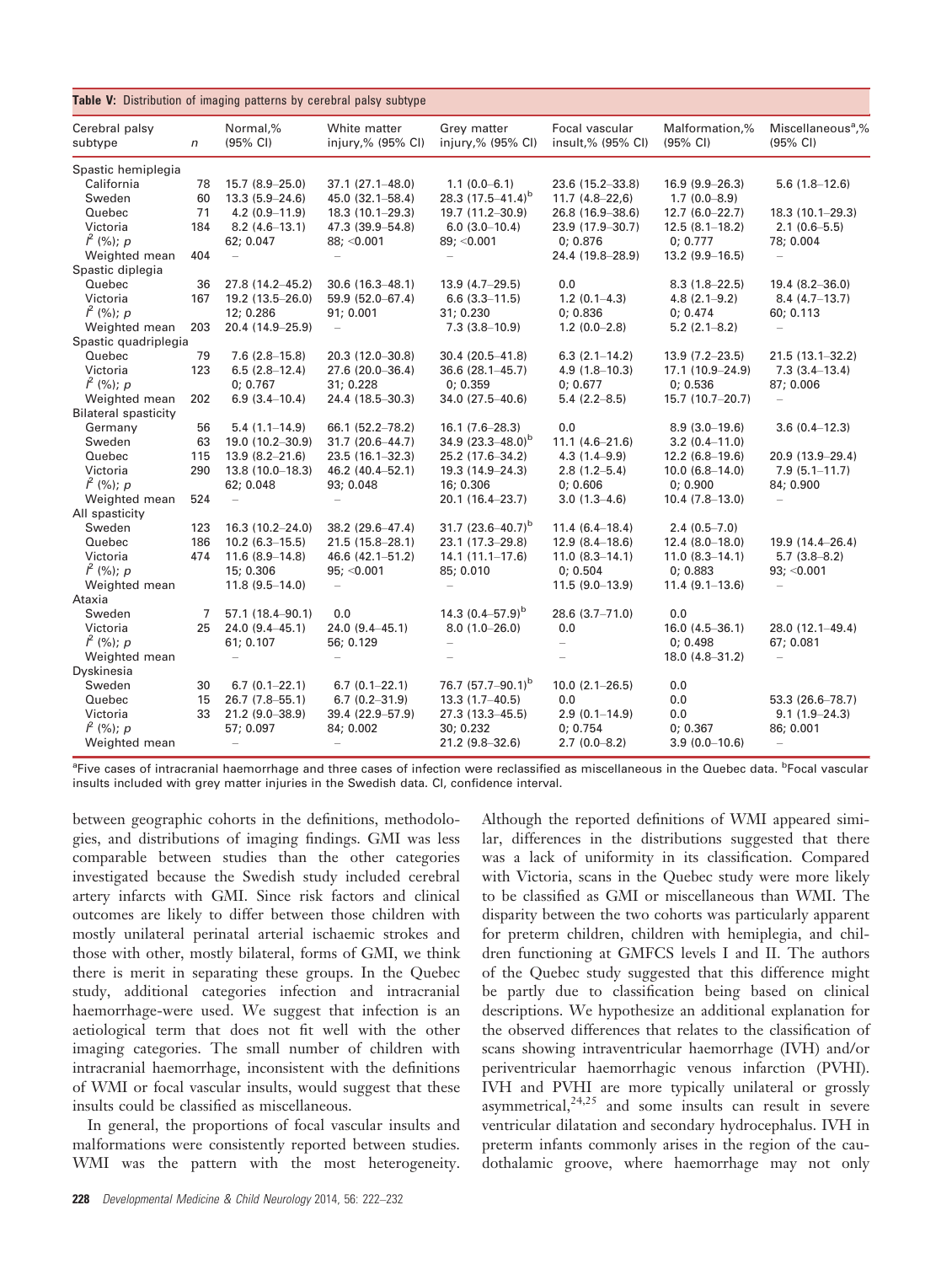| <b>Table VI:</b> Distribution of imaging patterns by Gross Motor Function Classification System level |              |                  |                                 |                                                 |                                                |                                         |                                  |                                           |  |  |  |
|-------------------------------------------------------------------------------------------------------|--------------|------------------|---------------------------------|-------------------------------------------------|------------------------------------------------|-----------------------------------------|----------------------------------|-------------------------------------------|--|--|--|
| <b>GMFCS level</b>                                                                                    | $\mathsf{n}$ | $%$ of<br>cohort | Normal, %<br>$(95% \text{ Cl})$ | White matter<br>injury, %<br>$(95% \text{ Cl})$ | Grey matter<br>injury, %<br>$(95% \text{ Cl})$ | Focal<br>vascular insult.<br>% (95% CI) | Malf-<br>ormation.<br>% (95% CI) | Miscellaneous,<br><sup>a</sup> % (95% CI) |  |  |  |
| 1/11                                                                                                  |              |                  |                                 |                                                 |                                                |                                         |                                  |                                           |  |  |  |
| Quebec                                                                                                | 108          | 50.7             | $13.9(8.0 - 21.9)$              | 22.2 (14.8-31.2)                                | $15.7(9.4 - 24.0)$                             | $16.7(10.2 - 25.1)$                     | $12.0(6.6-19.7)$                 | 19.4 (12.5-28.2)                          |  |  |  |
| Sweden                                                                                                | 96           | 60.0             | 24.0 (15.8-33.7)                | 38.5 (28.8-49.0)                                | 29.2 $(20.3 - 39.3)^{b}$                       | $7.3(3.0-14.4)$                         | $1.0(0.0 - 5.7)$                 |                                           |  |  |  |
| Victoria                                                                                              | 324          | 58.8             | $16.0(12.2 - 20.5)$             | 49.7 (44.1–55.3)                                | $7.4(4.8-10.8)$                                | $13.9(10.3-18.1)$                       | $7.7(5.1-11.2)$                  | $5.2$ (3.1–8.3)                           |  |  |  |
| $l^2$ (%); p                                                                                          |              |                  | 45; 0.163                       | 94; < 0.001                                     | 79; 0.029                                      | 0; 0.491                                | 0; 0.427                         | 92; < 0.001                               |  |  |  |
| Weighted mean                                                                                         | 528          |                  | $16.6(13.4-19.8)$               | $\overline{\phantom{0}}$                        |                                                | $14.5(11.2-17.8)$                       | $8.2(5.9-10.6)$                  | $\overline{\phantom{m}}$                  |  |  |  |
| Ш                                                                                                     |              |                  |                                 |                                                 |                                                |                                         |                                  |                                           |  |  |  |
| Quebec                                                                                                | 28           | 13.1             | $17.9(6.1 - 36.9)$              | $25.0(10.7 - 44.9)$                             | $25.0(10.7 - 44.9)$                            | $7.1(0.9 - 23.5)$                       | $3.6(0.1 - 18.3)$                | $21.4(8.3 - 41.0)$                        |  |  |  |
| Sweden                                                                                                | 6            | 3.4              | $16.7(0.4 - 64.1)$              | $16.7(0.4 - 64.1)$                              | 33.3 $(4.3 - 77.7)^{b}$                        | 0.0                                     | $33.3(4.3 - 77.7)$               |                                           |  |  |  |
| Victoria                                                                                              | 71           | 12.9             | $12.7(6.0-22.7)$                | 43.7 (31.9–56.0)                                | $15.5(8.0-26.0)$                               | $1.4(0.0 - 7.6)$                        | $9.9(4.1 - 19.3)$                | $16.9(9.0-27.7)$                          |  |  |  |
| $f'$ (%); p                                                                                           |              |                  | 0:0.806                         | 61: 0.078                                       | 5:0.304                                        | 21:0.260                                | 0: 0.410                         | 0: 0.651                                  |  |  |  |
| Weighted mean                                                                                         | 105          |                  | $14.0(7.4 - 20.7)$              | $\overline{\phantom{0}}$                        | $17.6(10.1 - 25.0)$                            | $1.8(0.0-4.5)$                          | $6.6(1.7-11.4)$                  | 18.6 (11.2-26.0)                          |  |  |  |
| IV                                                                                                    |              |                  |                                 |                                                 |                                                |                                         |                                  |                                           |  |  |  |
| Quebec                                                                                                | 39           | 18.3             | $7.7(1.6-20.9)$                 | $12.8(4.3-27.4)$                                | $20.5(9.3-36.5)$                               | $7.7(1.6-20.9)$                         | $15.4(5.9 - 30.5)$               | 35.9 (21.2-52.8)                          |  |  |  |
| Sweden                                                                                                | 19           | 11.3             | 0.0                             | $42.1(20.3 - 66.5)$                             | 31.6 $(12.6 - 56.5)^b$                         | $26.3(9.1 - 51.2)$                      | 0.0                              |                                           |  |  |  |
| Victoria                                                                                              | 74           | 13.4             | $9.5(3.9-18.5)$                 | 45.9 (34.3-57.9)                                | 23.0 (14.0-34.2)                               | $4.0(0.8 - 11.4)$                       | $9.5(3.9-18.5)$                  | $8.1(3.0 - 16.8)$                         |  |  |  |
| $l^2$ (%); p                                                                                          |              |                  | 0; 0.486                        | 89; < 0.001                                     | 0; 0.758                                       | 0; 0.445                                | 31; 0.236                        | 85; 0.001                                 |  |  |  |
| Weighted mean                                                                                         | 132          |                  | $7.7(2.8-12.6)$                 | $\overline{\phantom{0}}$                        | 22.1 (14.4-29.7)                               | $4.8(0.9 - 8.8)$                        | $12.2(6.7-17.7)$                 | $\overline{\phantom{0}}$                  |  |  |  |
| V                                                                                                     |              |                  |                                 |                                                 |                                                |                                         |                                  |                                           |  |  |  |
| Quebec                                                                                                | 38           | 17.8             | $13.2(4.4-28.1)$                | $13.2(4.4 - 28.1)$                              | $39.5(24.0 - 56.6)$                            | $5.3(0.6-17.7)$                         | $18.4(7.7-34.3)$                 | $10.5(2.9 - 24.8)$                        |  |  |  |
| Sweden                                                                                                | 39           | 22.0             | $5.1(0.6-17.3)$                 | $7.7(1.6-20.9)$                                 | 69.2 $(52.4 - 83.0)^{b}$                       | $17.9(7.5-33.5)$                        | 0.0                              |                                           |  |  |  |
| Victoria                                                                                              | 82           | 14.9             | $6.1(2.0-13.7)$                 | $29.3(19.7 - 40.4)$                             | $34.1(24.0 - 45.4)$                            | $3.7(0.8-10.3)$                         | $18.3(10.6 - 28.4)$              | $8.5(3.5-16.8)$                           |  |  |  |
| $l^2$ (%); p                                                                                          |              |                  | 0: 0.436                        | 82: 0.004                                       | 0: 0.570                                       | 0: 0.701                                | 0:0.998                          | 27:0.253                                  |  |  |  |
| Weighted mean                                                                                         | 159          |                  | $6.7(2.8-10.6)$                 | $\overline{\phantom{0}}$                        | $35.7(27.2 - 44.3)$                            | $4.1(0.6 - 7.6)$                        | 18.2 (12.2-24.2)                 | $7.0(2.5-11.6)$                           |  |  |  |

<sup>a</sup>Five cases of intracranial haemorrhage and three cases of infection were reclassified as miscellaneous in the Quebec data. <sup>b</sup>Focal vascular insults combined with grey matter injury in the Swedish data. GMFCS, Gross Motor Function Classification System; CI, confidence interval.

result in destruction of white matter and have secondary effects on cortical and thalamic development, but may also cause primary damage to the adjacent thalamus. On the other hand, classic periventricular leukomalacia (PVL) is typically bilateral and symmetrical,<sup>25</sup> and any secondary volume loss in the deep grey nuclei due to Wallerian degeneration along the affected white matter tracts may be more difficult to appreciate on qualitative assessment. In the classification system proposed by Krägeloh-Mann and Horber,<sup>8</sup> and in the data from both Victoria and California, WMI includes PVL, IVH, and PVHI. It is not clear that this is the case in the Quebec study. It is possible that only classic PVL was included as WMI, and that IVH and PVHI were included as either GMI, where grey matter was clearly involved, or as a miscellaneous finding where isolated ventricular dilatation was the finding on the assessed scan. This may partly explain the higher frequency of GMI and miscellaneous findings, particularly in children born preterm, who are particularly susceptible to IVH, and in those with hemiplegia, who are likely to have asymmetrical lesions. We recommend that the data of all children with evidence of previous PVL or IVH/PVHI be included under the category of WMI, and that isolated ventricular dilatation be included as a miscellaneous finding only if no earlier scans are available to differentiate the pathogenic mechanism.

Once further harmonization has been achieved, we suggest that the four abnormal imaging patterns in children with CP used for this review, in addition to categories for normal and miscellaneous findings, provide an optimum number of mutually exclusive and relevant groups for

subgroup analysis in aetiological and epidemiological research. However, with adequate sample sizes, our understanding of causal pathways and structure–function relationships would be enhanced by further subgrouping. For instance, focal vascular injuries might be subdivided based on the arterial territories involved and/or the extent of involvement. Subclassifications of GMI have already been reported. The GMI pattern in the Krägeloh-Mann and Horber review<sup>8</sup> consisted of cortical or deep grey matter lesions, such as basal ganglia/thalamic lesions, parasagittal injury, and multicystic encephalomalacia. The Quebec study<sup>16</sup> subdivided GMI into deep, superficial, and diffuse forms. A scoring system for the severity of WMI in preterm infants is in current use neonatally,<sup>26</sup> but we are unaware of any classification of WMI relevant to later MRI or CT scans in children with CP.

The same methods were not used by all studies included in this review. The three MRI studies that included all CP cases used blinded classification, but, unlike the study from Victoria, in which original scans were assessed, the classifications used in the studies from Quebec and Sweden were made from radiology reports in which the original interpretations may not have been blinded to clinical history. When classifying imaging patterns, we suggest that blinding may not be necessary and that clinical history may, in fact, help differentiate the mechanisms behind, for example, isolated ventricular dilatation or diffuse cerebral atrophy. In the studies from Victoria and Quebec, preference was given to the most recent scan and no lower age limit was imposed. We believe it is ideal if all available scans are used to classify the primary imaging pattern.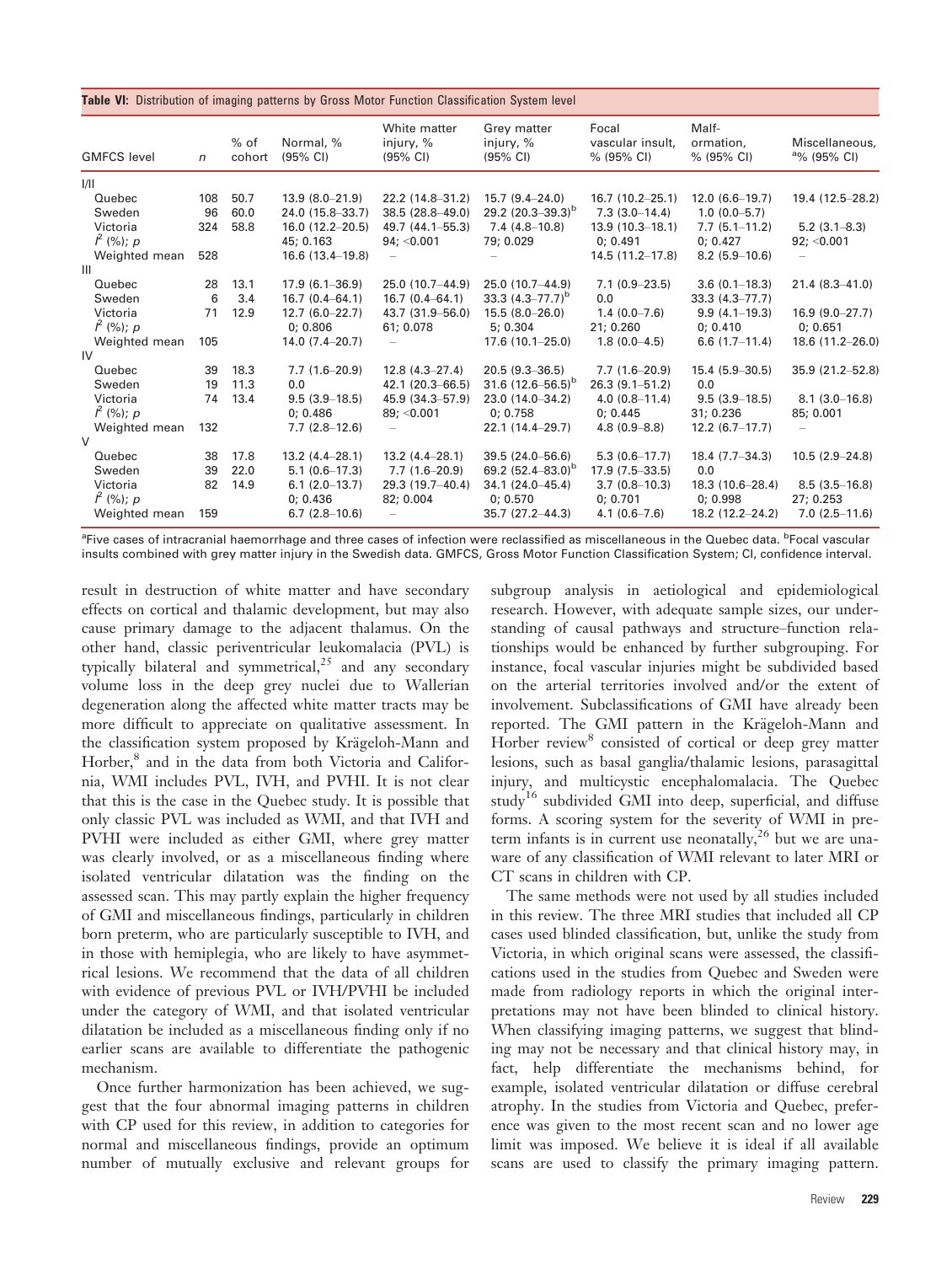Where assessment reveals more than one pattern that might explain the child's motor impairment, we recommend that these be excluded from the main dataset and be reported separately in future studies. In the study from Victoria, dual patterns were only noted in 5% of scans; this small percentage should make little difference to the distribution of imaging findings.

#### Normal neuroimaging

Our review suggests, based on evidence from three population-based cohorts, that MRI, or a combination of MRI and CT, identifies abnormality consistent with motor impairment in 86% of children with CP, using current imaging technologies and qualitative assessment methods.<sup>9,16,19</sup> This figure is slightly higher than the mean of 80% reported for MRI/CT and multiple forms of CP in the earlier 2008 review, but is similar to the 86% reported from MRI studies meeting the inclusion criteria for the 2007 review and the 88% for CT/MRI in populationbased studies from the 2004 review.<sup>2,3,8</sup> No evidence was found to suggest that the proportion of children with normal imaging varied between broad gestational age groups. However, an increased likelihood of normal imaging was observed for children with ataxia compared with the other CP subtypes, and relatively fewer normal scans were found in children with spastic quadriplegia. Previous reviews reported slightly lower rates of normal imaging in children with hemiplegia relative to bilateral forms,<sup>2,8</sup> but quadriplegia was not differentiated from other CP subtypes. The reported proportions of normal imaging for children with dyskinetic CP were mixed, with high rates reported from Quebec and Victoria but low rates from Sweden. There was a trend towards lower rates of normal imaging for GMFCS levels IV and V compared with levels I and II.

A number of explanations have been proposed for normal imaging in CP. Two additional publications based on the Quebec and Victorian cohorts focused on normal imaging in  $\text{CP}$ , $^{27,28}$  and both sets of authors suggested that the limitations of contemporary imaging may be part of the explanation. In this context, Benini et al.<sup>28</sup> proposed a possible role for diffusion tensor imaging to assist in the detection of diffuse cerebral changes,<sup>29</sup> and functional MRI to investigate changes at the level of neuronal network connectivity or neurochemical signalling.<sup>28,30</sup> Metabolic and/or genetic causes have also been postulated as a possible explanation for normal imaging in some cases. In Victoria, Leonard et al.<sup>27</sup> performed metabolic testing in a subgroup of children with normal imaging and an inadequate explanation for their motor symptoms, but failed to make any new diagnoses. It is also possible that some cohorts included children who were wrongly diagnosed with CP, or who had slowly progressive conditions that masquerade as CP. In a Portuguese study involving 100 children, a review of clinical files revealed that 3 of 11 children with normal imaging did not meet the inclusion criteria for CP according to the Surveillance of Cerebral Palsy in Europe guidelines. $31$ 

#### Distribution of imaging patterns

This review presents population-based data on the distribution of imaging patterns for all CP cases and for specific subgroups, in addition to the overall proportion of abnormal findings. WMI was the most common imaging pattern for all children with CP, occurring in 19 to 45% of cases across three studies. Krägeloh-Mann and Horber<sup>8</sup> reported WMI in 56% of scans, but the results are not directly comparable since their review only included spastic–dyskinetic CP, and preterm children were over-represented in their review and under-represented in our review (52% vs 37% of the total cohort). On account of their increased susceptibility to WMI, it was not unexpected that 31 to 71% of children born preterm would have this pattern, but perhaps it is more surprising that the imaging of 12 to 32% of children born at term also showed WMI. In comparison, Krägeloh-Mann and Horber<sup>8</sup> reported WMI in 90% of preterm and 20% of term-born children. The true frequency, nature, and timing of WMI in term-born children are currently unclear.

WMI was found to be common in children with all spastic CP subtypes, although relatively more so in children with diplegia; this finding was also reported in the review by Krägeloh-Mann and Horber.<sup>8</sup> On the other hand, spastic quadriplegia was frequently associated with GMI, and hemiplegia with focal vascular insults. These findings have some credibility, since GMI has been observed following bilateral, severe hypoxic–ischaemic or metabolic insults,<sup>3</sup> and the most common focal vascular insults are unilateral arterial territory infarcts.<sup>33</sup> The distribution of imaging patterns for non-spastic motor types were heterogeneous, perhaps not only reflecting small samples, but also possible classification differences in assigning these motor types. $21$ The Quebec, Swedish, and Victorian studies had available data on the distribution of imaging patterns by GMFCS level and all reported relatively high proportions of GMI and malformations at GMFCS level V, and high proportions of WMI and focal vascular insults at GMFCS levels I/II. This is the first review to present imaging findings by GMFCS level.

This study addresses some of the problems of imaging studies identified in the previous review by Korzeniewski et al.<sup>2</sup> First, only population-based studies were included in this review. Some studies were also able to identify where children with available imaging differed from those without imaging, so that imaging findings could be interpreted with this sampling bias in mind. Second, the study investigators had already classified and reported the findings of clinical scans in comparable, mutually exclusive categories. There were some classification differences, but harmonization of data into six pattern groups was possible with minimal reclassification. Third, the classification systems presented in this and the 2007 review from Krägeloh-Mann and Horber<sup>8</sup> were based on common pathogenic patterns of abnormality that do not imply specific aetiologies. Although each pattern may suggest associations with particular causal pathways, research is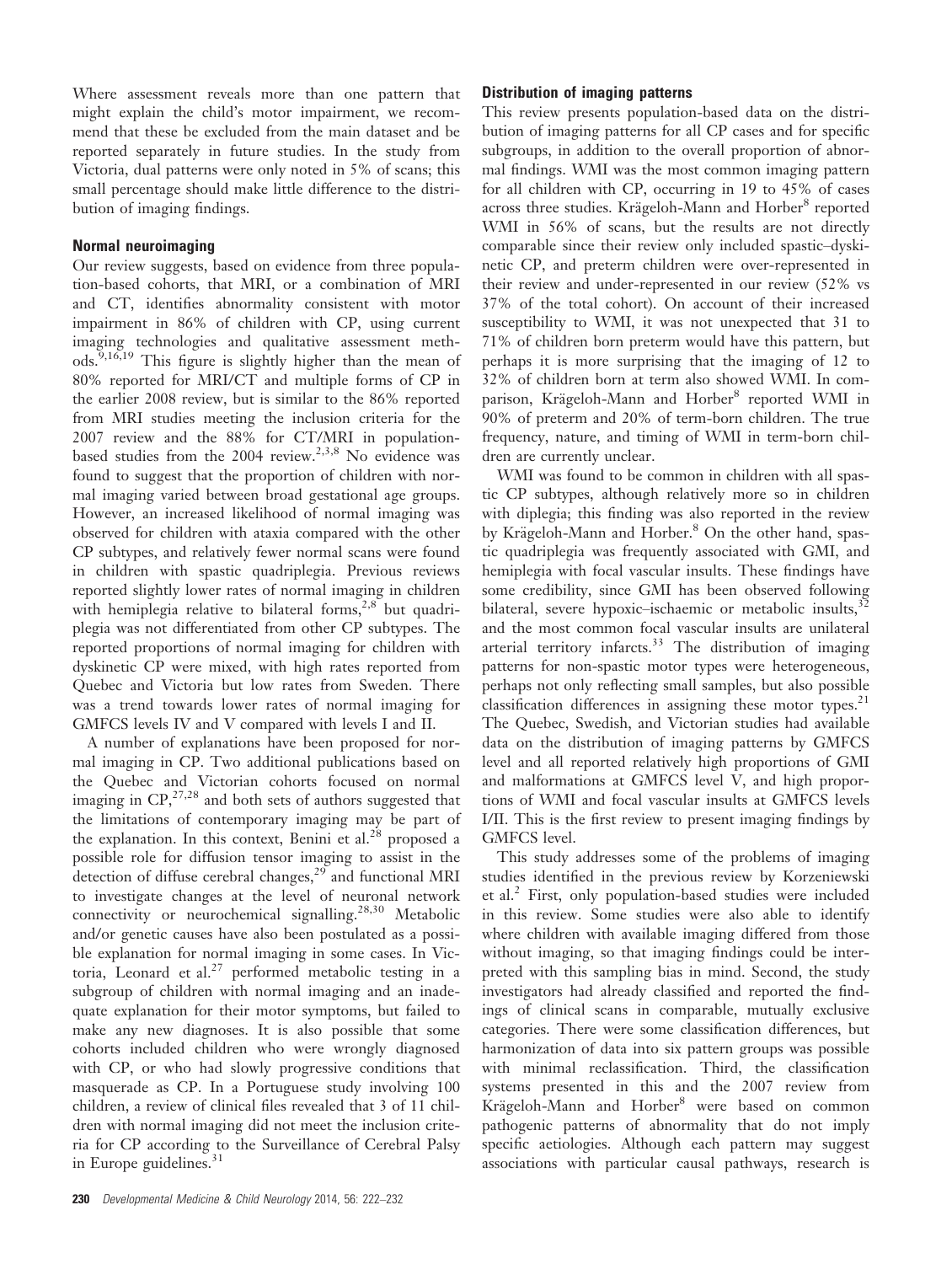needed to further elucidate the contribution of specific aetiologies to each brain imaging pattern. Fourth, no assumptions were made about the timing of the abnormalities seen on imaging. Although there is good evidence to suggest that malformations are of antenatal origin, we do not believe a clear rationale exists for the timing of the other patterns in general; however, serial imaging and clinical features may suggest the likely timing in individual cases. Finally, the imaging for studies included in this review was independently classified in Victoria, and reports were independently assessed in Quebec and Sweden.

This review, however, has some limitations. It is possible that some population studies were missed in the search process. Furthermore, the generalizability of our findings to all children with non-postneonatally acquired CP in developed countries may be limited by the availability of imaging data in only 64 to 88% of cases, and by the selective unavailability of neuroimaging in particular subgroups. The studies from Quebec and Victoria both found that fewer children born preterm, with spastic diplegia, and functioning at GMFCS levels I and II had available imaging. Since these characteristics are often associated with either WMI or normal imaging, and since all three studies included similar proportions of children born preterm, these two imaging patterns may have been under-reported in all included studies. Future reviews that include a greater number of population-based studies, and studies sampling a higher proportion of known CP cases, may

yield results that are more generalizable to the entire CP population.

#### **CONCLUSION**

MRI currently detects abnormality in approximately 86% of children with CP; this conclusion is based on high-quality evidence from a small number of population studies. Although CP registries are now using comparable classification systems for imaging findings, further dialogue is recommended in order to resolve some inconsistencies, which were noted as part of this review. Achieving harmony around broad groups of imaging findings will open the door to future collaborations in which more detailed analysis can be undertaken of imaging patterns and their associations with relevant antecedent factors and clinical outcomes. Our ultimate aim is to increase our understanding of causal pathways in CP and identify opportunities for future preventative strategies.

#### ACKNOWLEDGEMENTS

Assessment of the MRI scans in Victoria was funded by the William Henry and Vera Ellen Houston Memorial Trust Fund and the CP Alliance. The Victorian Medical Insurance Agency Ltd and the Victorian Department of Health provided funding for the Victorian Cerebral Palsy Register. Infrastructure support was provided by the Victorian Government's Operational Infrastructure Support Program. The first author's doctoral research was supported by a scholarship (2009–2012) from the Australian National Health and Medical Research Council.

#### **REFERENCES**

- 1. Stanley F, Blair E, Alberman E. Cerebral Palsies: Epidemiology and Causal Pathways. London: Mac Keith Press, 2000.
- 2. Korzeniewski S, Birbeck G, DeLano M, Potchen M, Paneth N. A systematic review of neuroimaging for cerebral palsy. *J Child Neurol* 2008; 23: 216-27.
- 3. Ashwal S, Russman BS, Blasco PA, Miller G, Sandler A, Shevell M. Practice parameter: diagnostic assessment of the child with cerebral palsy: report of the Quality Standards Subcommittee of the American Academy of Neurology and the Practice Committee of the Child Neurology Society. Neurology 2004; 62: 851–63.
- 4. Bax M, Tydeman C, Flodmark O. Clinical and MRI correlates of cerebral palsy: the European Cerebral Palsy Study. *JAMA* 2006; 296: 1602-8.
- 5. Zimmerman RA, Bilaniuk LT. Neuroimaging evaluation of cerebral palsy. Clin Perinatol 2006; 33: 517–44.
- 6. Mink JW, Jenkins ME. Practice parameter: diagnostic assessment of the child with cerebral palsy: report of the Quality Standards Subcommittee of the American Academy of Neurology and the Practice Committee of the Child Neurology Society. Neurology 2004; (Letter) 63: 1985–6.
- 7. Whelan MA. Practice parameter: diagnostic assessment of the child with cerebral palsy: report of the Quality Standards Subcommittee of the American Academy of

Neurology and the Practice Committee of the Child Neurology Society. Neurology 2004; (Letter) 63: 1986.

- 8. Krägeloh-Mann I, Horber V. The role of magnetic resonance imaging in elucidating the pathogenesis of cerebral palsy: a systematic review. Dev Med Child Neurol 2007; 49: 144–51.
- 9. Himmelmann K, Hagberg G, Beckung E, Hagberg B, Uvebrant P. The changing panorama of cerebral palsy in Sweden. IX. Prevalence and origin in the birth-year period 1995–1998. Acta Paediatr 2005; 94: 287–94.
- 10. Hoon AH. Neuroimaging in cerebral palsy: patterns of brain dysgenesis and injury. *J Child Neurol* 2005; 12: 936–9.
- 11. Huang BY, Castillo M. Hypoxic–ischaemic brain injury: imaging findings from birth to adulthood. Radiographics 2008; 28: 417–39.
- 12. Rutherford M, Malamateniou C, McGuinness A, Allsop J, Biarge MM, Counsell S. Magnetic resonance imaging in hypoxic-ischaemic encephalopathy. Early Hum Dev 2010; 86: 351–60.
- 13. Parazzini C, Baldoli C, Scotti G, Triulzi F. Terminal zones of myelination: MR evaluation of children aged 20–40 months.  $A\overline{f}NR$  Am  $\overline{f}$  Neuroradiol 2002; 23: 1669–73.
- 14. Horridge KA, Johnston J, Phatak V, Guadagno A. Magnetic resonance imaging of the brain in children

and young people with cerebral palsy: who reports matters? Dev Med Child Neurol 2011; 53: 375–7.

- 15. Robinson MN, Peake LJ, Ditchfield MR, Reid SM, Lanigan A, Reddihough DS. Magnetic resonance imaging findings in a population-based cohort of children with cerebral palsy. Dev Med Child Neurol 2008; 51: 31–45.
- 16. Towsley K, Shevell MI, Dagenais L. Population-based study of neuroimaging findings in children with cerebral palsy. Eur J Paediatr Neurol 2011; 15: 29-35.
- 17. Palisano R, Rosenbaum P, Walter S, Russell D, Wood E, Galuppi B. Development and reliability of a system to classify gross motor function in children with cerebral palsy. Dev Med Child Neurol 1997; 39: 214–23.
- 18. Higgins JPT, Thompson SG, Deeks JJ, Altman DG. Measuring inconsistency in meta-analyses. BMJ 2003; 327: 557–60.
- 19. Himmelmann K, Hagberg G, Uvebrant P. The changing panorama of cerebral palsy in Sweden. X. Prevalence and origin in the birth-year period 1999-2002. Acta Paediatr 2010; 99: 1337–43.
- 20. Himmelmann K, Uvebrant P. Function and neuroimaging in cerebral palsy: a population-based study. Dev Med Child Neurol 2011; 53: 516–21.
- 21. Reid SM, Carlin JB, Reddihough DS. Distribution of motor types in cerebral palsy: how do registry data compare? Dev Med Child Neurol 2011; 53: 233–8.